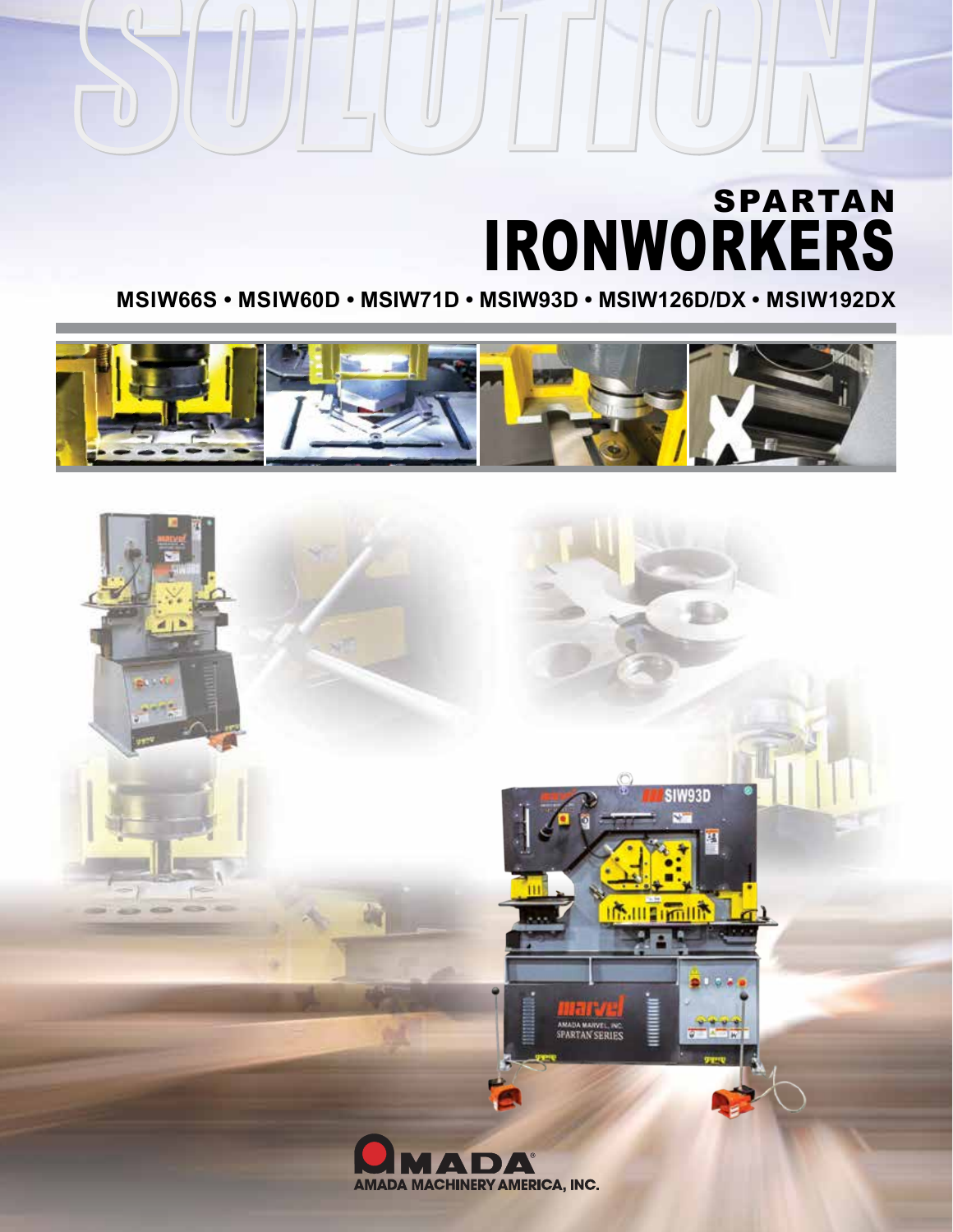# **STANDARD WORK STATIONS | PUNCH. SHEAR. NOTCH.**

#### **1. PUNCHING STATION**

The punch cylinder is machined and faced to assure proper alignment of the cylinder shaft. Cylinder stroke length is adjustable both top and bottom with two easily set limit switches. The see-through stripper provides a full view of the punch for ease of alignment and operation. The stripper is also adjustable for varying thickness of material. The various machines punch from 1/8" to 2" in diameter. Punching from 2-1/16" to 4" is achievable with usage of the oversize attachment feature. Punches and dies are easily interchangeable. Both round and shaped tools can be used in the machine.

### **1. DIE HOLDER**

The die holder will accept standard tooling and has two hole sizes (D and DX series only). The die holder slides in and out on two T-slots for ease of alignment and makes tooling changeover quick and trouble-free. The overhanging feature of the die holder allows for punching channel flange.

#### **1. PUNCH TABLE**

The punch table provides support for the workpiece and also incorporates a worktable scale and an adjustable back stop for gauging. The punch work table is segmented and the front portion can be removed for punching angle iron and channel legs.

#### **2. BAR SHEARING STATION**

The round and square bar station allows for shearing various sizes. T-bar and channel shear blades are also available for this station. With the bar shearing feature, rounds and squares can be cut from 1/8" to 2-1/8" (Larger sized holes are available on larger machines only). By changing the blades you can also cut T-bars, H-beams, and channel iron.

#### **3. ANGLE SHEAR**

The angle shear allows for both straight and miter cuts of varying sizes of angle material without a drop-out slug. The two wear guides assure the squareness of every cut, while the adjustable holdown keeps distortion to a minimum. The angle shearing feature allows the option to cut angle iron at 90 degrees, and smaller angle iron at 45 degrees. This feature can be done with both the top and bottom leg.

#### **4. FLAT BAR SHEAR**

The flat bar shear station has a cast iron support table with guides for accurate positioning and has scribe marks at 90 and 45 degrees for miter cuts. With the adjustable holddown and an upper blade with only a 6 degree rake angle, deformation is held to a minimum. The lower blade has four useable sides.

A special feature of the flat bar shear is its variable degree miter-cutting on the bottom leg of the angle iron. Complete daily flat bar shearing with flat and precise results, complimented by the unique anti-distortion blade.

#### **5. NOTCHING STATION**

The notcher is ideal for notching on either flat bars or angles. The gauging table has adjustable stops for precise positioning and the safety guard is electrically interlocked for maximum safety and visibility. Notching needs are met with a rectangular notching tool, standard on each machine. Marvel can provide a V-Notching tools for a variety of desired applications.

\*Some safety equipment may have been removed or opened to illustrate products clearly and must be in place, and functioning, prior to operation.



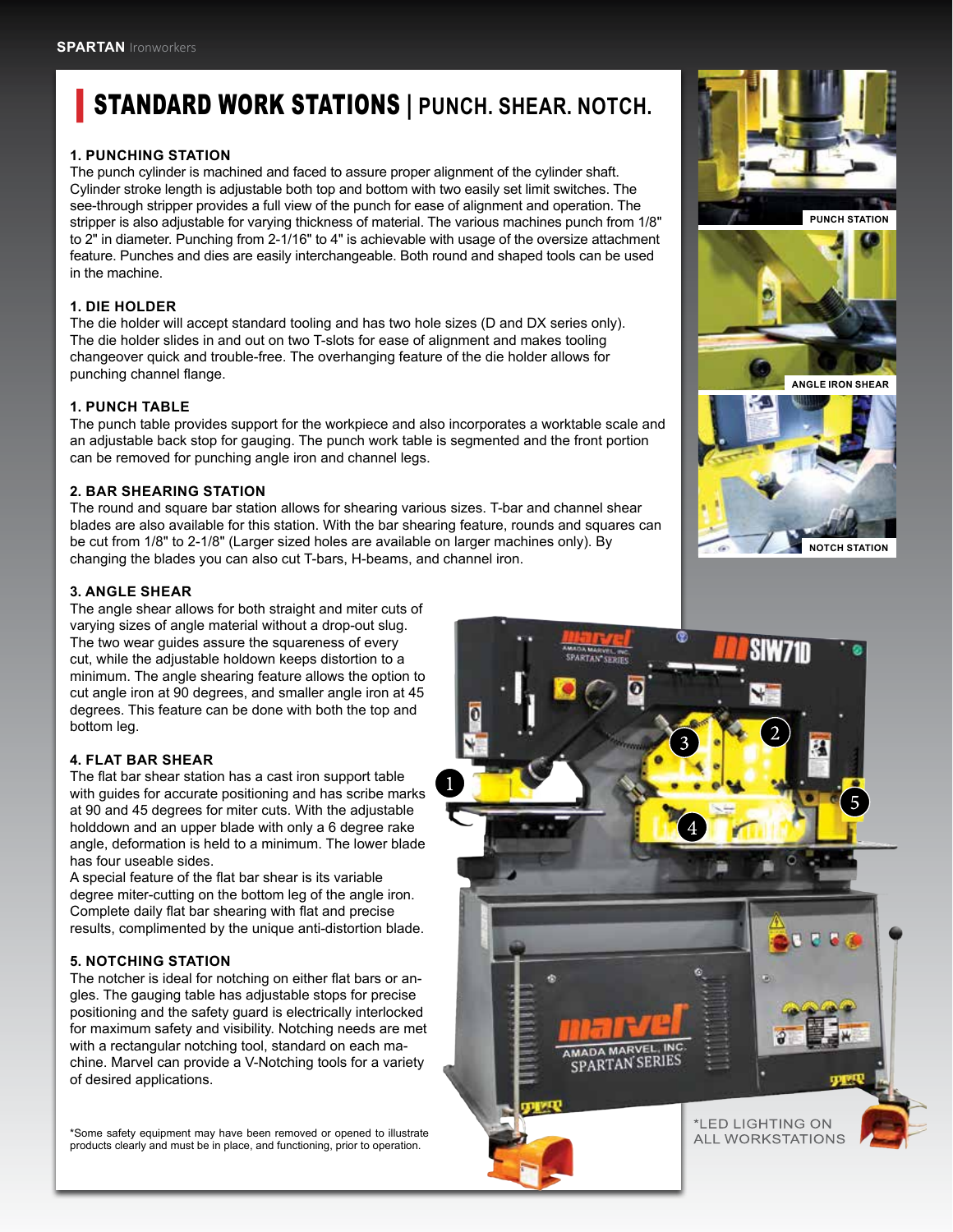#### **SPARTAN** Ironworkers **SPARTAN** Ironworkers

# $\blacksquare$  **STANDARD EQUIPMENT**

**• FIVE (5) SETS OF PUNCHES AND DIES:** Punches: 9/16", 11/16", 13/16", 15/16", 1-1/16" Dies: 19/32", 23/32", 27/32", 31/32", 1-3/32"

- **CPD SERIES:** 26 punch, 62 die
- **MAGNETIC BASE WORK LIGHT**
- **ADJUSTABLE ELECTRIC BACK GAUGE (36")**
- **24 VOLT DC CONTROL VOLTAGE**
- **SCRAP BOXES AT PUNCHING & NOTCHING STATIONS**
- **ADJUSTABLE STROKE DEPTH AT PUNCH**
- **TWO (2) FULL-CONTROL FOOT PEDALS**
- **TWO (2) HOLE DIE HOLDERS**
- **TWO (2) PIECE GAUGING TABLE AT PUNCH STATION**
- **KEYED PUNCH HOLDER FOR SHAPED TOOLING**
- **STANDARD VOLTAGE:** 230 or 460 Volt, 3 Phase, 60Hz
- **ELECTRIC BACK GAUGE:** 3 ft.

## **▐ OPTIONAL FEATURES**

- **V-Notcher at Notcher Station**
- **MSIW71PA18189: V-Notcher at Notcher Station**
- **MSIW71PA18196: Bending Single V**
- **MSIW71JA01359: Bending Multi V**
- **MSIW60PA18160: Electric Back Gauge 6 ft.** (in place of standard 3 ft.)
- **MSIW71PA18205: Channel Web Die Holders**
- **MSIW60JA19894: Oversize Punching Kit**
- **MSIW71JA20614: Channel Shear** 3"x4.1" lb. per foot
- **MSIW71JA20092: Channel Shear** 4"x5.4" lb. per foot

\*Pictures may include some optional equipment.